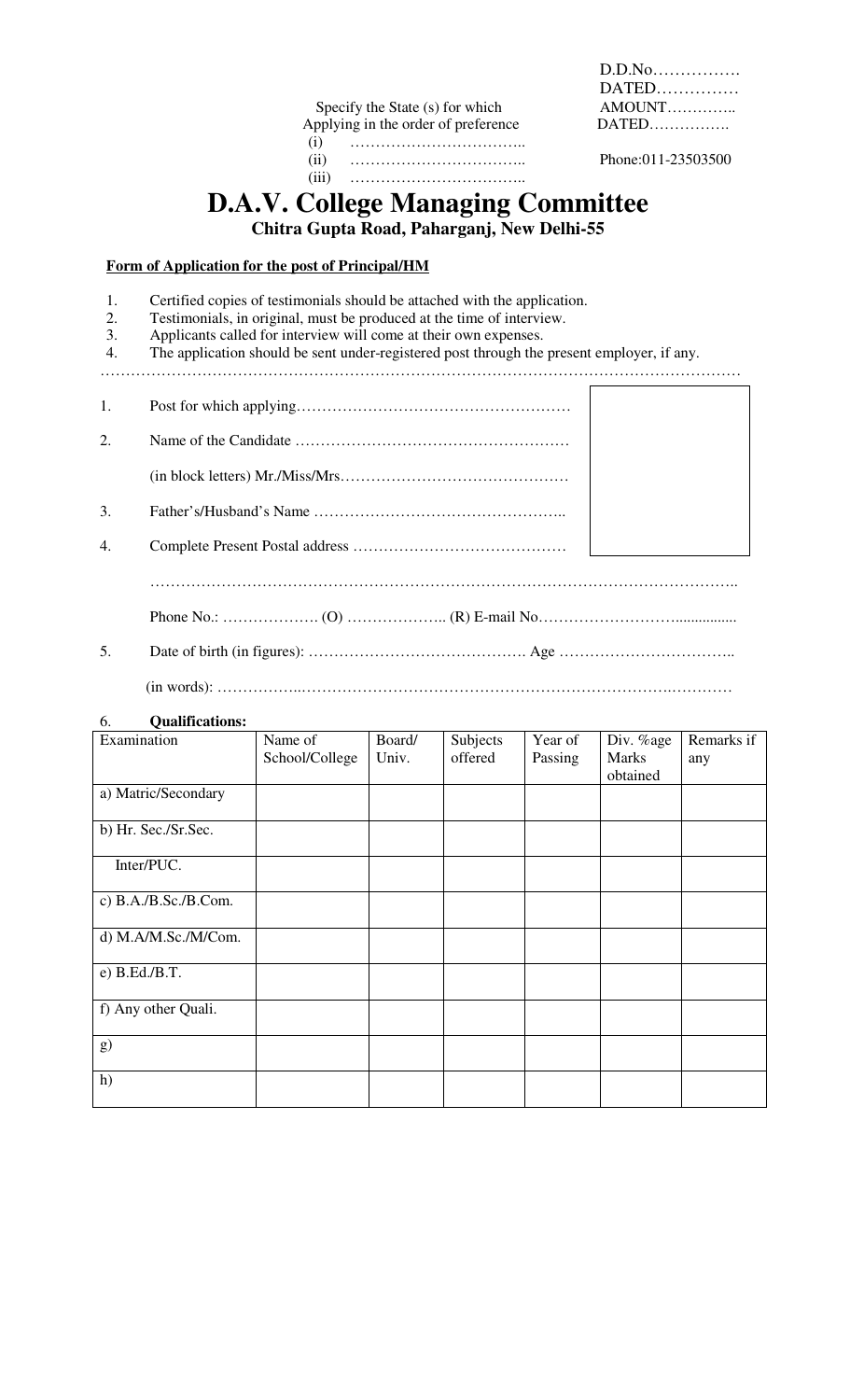# **(For point No.7 & 8) :- Teaching & Educational Administrative experience**

\*\* **In case of TGT/PGT (Internal Candidates)** – The teaching and administrative experience should be got verified by the Principal of the school

\*\* In case of HM (Internal Candidates) - The teaching and administrative experience should be got verified by R.O/ARO/Manager of the school

\*\* **In case of TGT/PGT/Head (External Candidates) –** The applicant should clearly specify the period of Teaching and Educational Administrative experience along-with dates

#### **7. Teaching Experience:**  Name of School Period of Services From To Design. Class & Subject (s) taught Pay Scale & Total emoluments **Experience** Years Months a) b) c) d) e)

Total Teaching experience ………………………………………………………………………………..

### **8. Educational Administrative Experience:**

| Name of School | Designation | Pay Scale | Nature of Job | Period |    | Total Admn. Exp.  |
|----------------|-------------|-----------|---------------|--------|----|-------------------|
|                |             |           |               |        |    | In years & months |
|                |             |           |               | From   | To |                   |
| a)             |             |           |               |        |    |                   |
| b)             |             |           |               |        |    |                   |
| $\mathbf{c})$  |             |           |               |        |    |                   |
| d)             |             |           |               |        |    |                   |

Total Educational Administrative experience ……………………………………………………………..

# **9. Publications, if any, to your credit (May attach separate sheet, if required) :**

1. …………………………………………………………………………

2. …………………………………………………………………………

# **10. Experience of attending in-service Programmes as Participant/Resource Person:**

| Particulars of the<br>programmes such as | In what<br>capacity | Period |    | Organized by | Remarks, if any |
|------------------------------------------|---------------------|--------|----|--------------|-----------------|
| Seminars, Workshops etc.                 |                     | From   | To |              |                 |
|                                          |                     |        |    |              |                 |
|                                          |                     |        |    |              |                 |
|                                          |                     |        |    |              |                 |
|                                          |                     |        |    |              |                 |
|                                          |                     |        |    |              |                 |
|                                          |                     |        |    |              |                 |
|                                          |                     |        |    |              |                 |